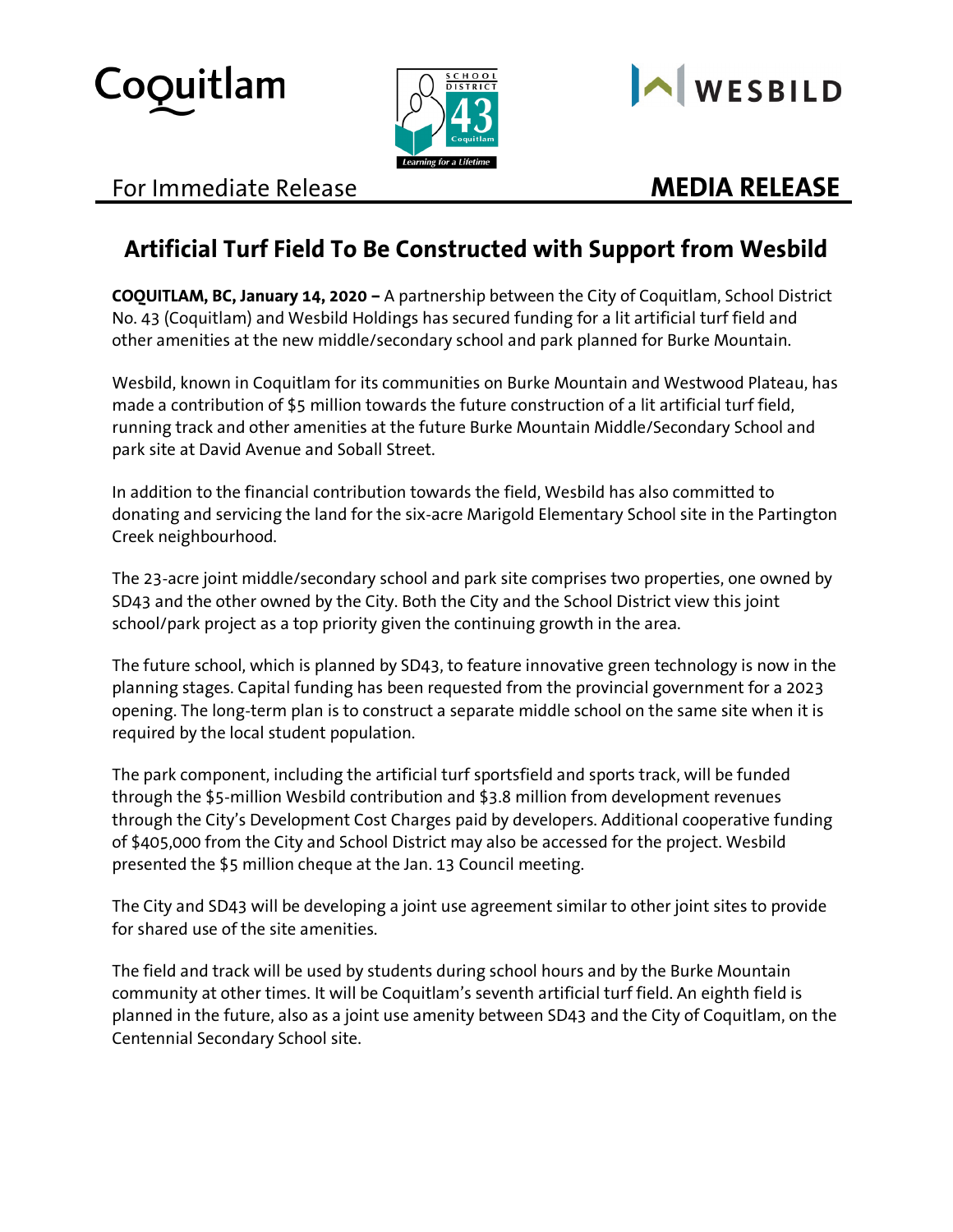City of Coquitlam Artificial Turf Field To Be Constructed with Support from Wesbild Page - 2

### **About Wesbild**

Wesbild has been creating the places people live, work, and play since 1981. Wesbild approaches every new opportunity – a home, master-planned community, industrial space or shopping centre – with unwavering commitments to quality, innovation and environmental responsibility. Each Wesbild project has one thing in common: it is an inviting, thoughtfully designed place that brings people together. Wesbild is best known for our communities on Westwood Plateau and Burke Mountain in Coquitlam, Predator Ridge in Vernon, and numerous neighbourhood shopping centres throughout B.C. and Alberta. Learn more at [wesbild.com.](http://wesbild.com/)

#### **About Burke Mountain Middle/Secondary School**

School District No. 43 (Coquitlam) has submitted a report to the Ministry of Education requesting funding for the new school as it begins early phases of design. Furthering SD43's commitment to designing and building facilities to high environmental standards, utilizing the latest energy conservation practices, integrating innovative features in new buildings and retrofitting mature sites, SD43 aspires to open 'The Greenest School in Canada' in the hopes that the Burke Mountain Green School may become the new standard and model for future school construction.

#### **Quotes**

#### *Kevin Layden, Wesbild President and CEO*

"Wesbild is pleased to work in partnership with the City of Coquitlam and School District 43 to help bring schools to Burke Mountain. Our gift of \$5 million towards a track and field for Burke Mountain will provide a new park space for residents and a place for students to play and grow."

#### *Kerri Palmer Isaak, SD43 Board Chair*

"The tripartite working relationship between School District 43, the City of Coquitlam and Wesbild demonstrates how much can be accomplished when we focus on working together. The park site, field and track, will be a fantastic complement to the planned Burke Mountain school and a great addition to the community."

#### *Richard Stewart, City of Coquitlam Mayor*

"This project is a wonderful example of what can be achieved through partnerships. The new field and track are sure to be well-used amenities for the growing neighbourhoods on Burke Mountain. With the City and Wesbild jointly committing \$9.2 million in funding for the park amenities, we are lending our strong support to SD43's request for capital funding for the Burke Mountain Middle/Secondary School Site."